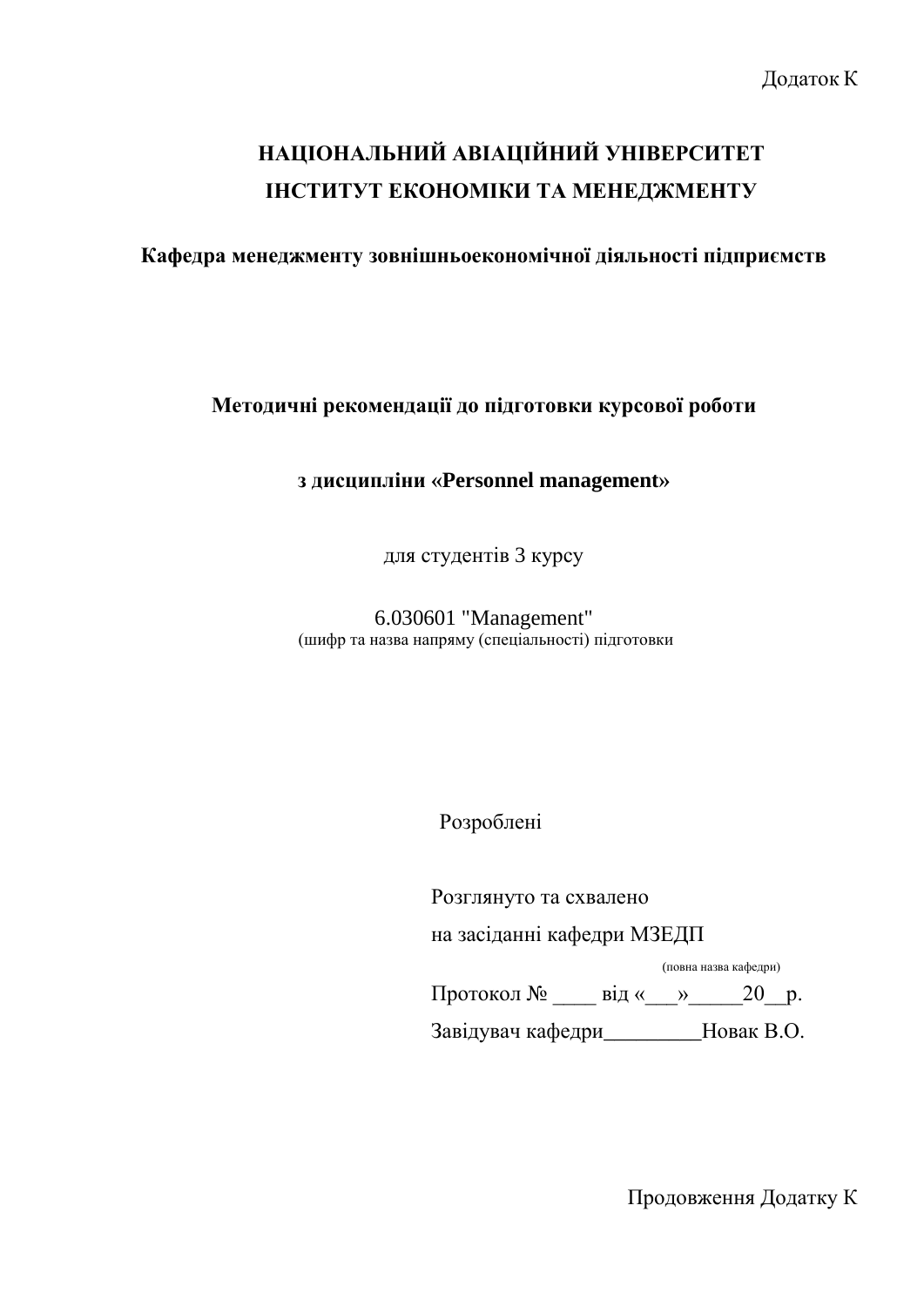#### **TOPICS**

1. Performance and productivity

2. The market system and performance

3. The efficiency of labor

4. Factors and reserves of increase of labour productivity

5. Productivity and payment of labour

6. Analysis, controlling and improving production efficiency

7. forecasting labor productivity and scheduling of employees

8. The strategy and methods to measure and evaluate performance

9. Programs to improve and manage productivity

10. The experience of foreign countries in the assessment and performance management.

11. International cooperation on improving performance.

12. The role and place of the head in the system of personnel management.

13. The concept of personnel management, evolution of development approaches to personnel management.

14. Workforce planning enterprise.

15. Development of personnel policy of the organization.

16. Value analysis activity of management personnel.

17. Organizational design personnel management system.

18. Theoretical and methodological problems of personnel management.

19. Psychological aspects of selection and vetting of personnel.

20. Problems of implementation of a professional career.

21. Acmeological problems of personnel management.

22. Psychophysiological technologies and their use in personnel management.

23. Social and cultural technologies and their use in personnel management.

24. The human factor employment, accounting for it in management

25. Socio-economic foundations of personnel management in the conditions of market formation.

26. The main directions of restructuring of the personnel management services in modern conditions.

27. Professional diagnosis and evaluation of the head.

28. Safety and health as a condition of staff development

29. Psychological and acmeological ensuring the effectiveness of personnel management

30. The performance evaluation of managerial staff

31. Naturalistic and pragmatist methodological approaches in personnel management.

32. A systematic approach in personnel management.

33. People in management models Taylor. Neocalanus views on the staff.

34. The main factors of strengthening the role of the staff in the post-industrial society.

35. The use of the research results of Ukrainian scientists in the field of national culture in personnel management.

36. The results are consistent transformation of organizational cultures.

37. The rationalistic and humanistic approaches to human resource management.

38. Human resource management and challenges of the XXI century. Time requirements to the system of personnel management.

39. The main approaches to personnel management and their impact on the theory and practice of human organization.

40. Human capital theory and its recommendations on the need for investment in human development.

41. The concept of "analysis of human resources" and its impact on the practice of work with personnel.

42. Characteristics measurements individual value of the employee.

43. Positional stochastic model to compute the cost of deposits in human capital.

44. Modern requirements to the personnel policy of the enterprise.

45. Stages of creation of the personnel policy.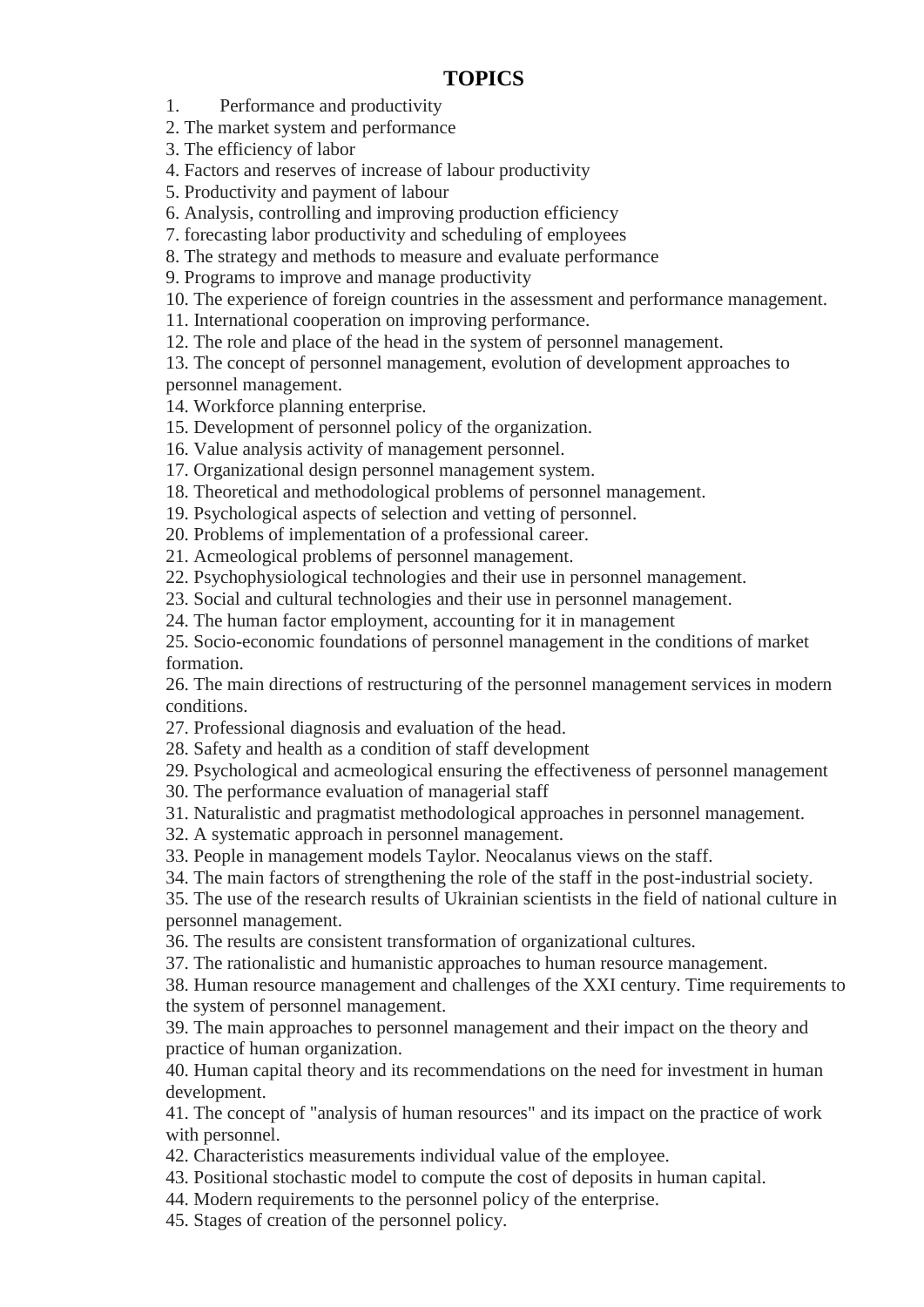46. Monitoring of staff as a mechanism for maintaining adequate personnel policies.

47. Goals, norms and ways of implementation of personnel development measures in the implementation of personnel policy.

48. Staffing and clerical support in personnel management.

49. Information and mechanical support in the management of staff.

50. Principles of construction of system of personnel management.

51. Methods of constructing a system of personnel management.

52. Stages and phases of organizational design and their characteristics.

53. Assessment of economic efficiency of design system of personnel management.

54. Evaluation of staff. Contents and sequence of actions.

55. The selection of the workforce. Contents and sequence of actions

56. Forecasting and planning staffing requirements. Contents and sequence of actions

57. PLANроботи operational personnel, especially its development.

58. Marketing staff, its role and place in personnel management.

59. Planning and analysis of indicators on labor, personnel costs.

60. Regulation and accounting personnel of the organization.

61. Recruitment, selection and staff hiring, characteristic of stages.

62. The essence of the contract system of employment. The procedure of hiring and dismissal of employees.

63. The estimation of business qualities of the personnel. Contents and sequence of actions

64. The experience of vocational guidance in Western Europe and Japan and the possibility of its use in Ukraine.

65. Contents of work of personnel management in the organization system of staff training.

66. The essence of the concept of lifelong learning.

67. The concept and stages of business career staff.

68. System service and professional advancement of staff.

69. Features of personnel management in the management personnel reserve.

70. Features of personnel management in the management of social development organization.

71. The essence of the theory of individual behavior, the use of its recommendations in practice.

72. Specific features of human behavior in the group, recording them in the management process.

73. Features of personnel management in the process of motivation.

74. The essence of managing innovation in human systems.

75. The essence of ethical business conduct, use of its recommendations in practice.

76. Management of mobility in manufacturing

77. Organization of control of labour discipline in the enterprise.

78. Features of management personnel in conflict management and stress

79. Contents of staff of the office for scientific organization of labor.

80. Analysis and assessment of turnover in the company.

81. Professional orientation. The development of human potential.

82. The value of national culture, its values, patterns of behavior of people in the field of personnel management.

83. The theory of "strict management" and substantiation of necessity of its implementation in personnel management in Ukraine.

84. General characteristics of psychological techniques, techniques that are used in selecting and screening personnel.

85. Psychophysiological technologies, their capabilities in personnel management.

86. Sociocultural technology of communications, their use in personnel management.

87. Organization of HR records in the company.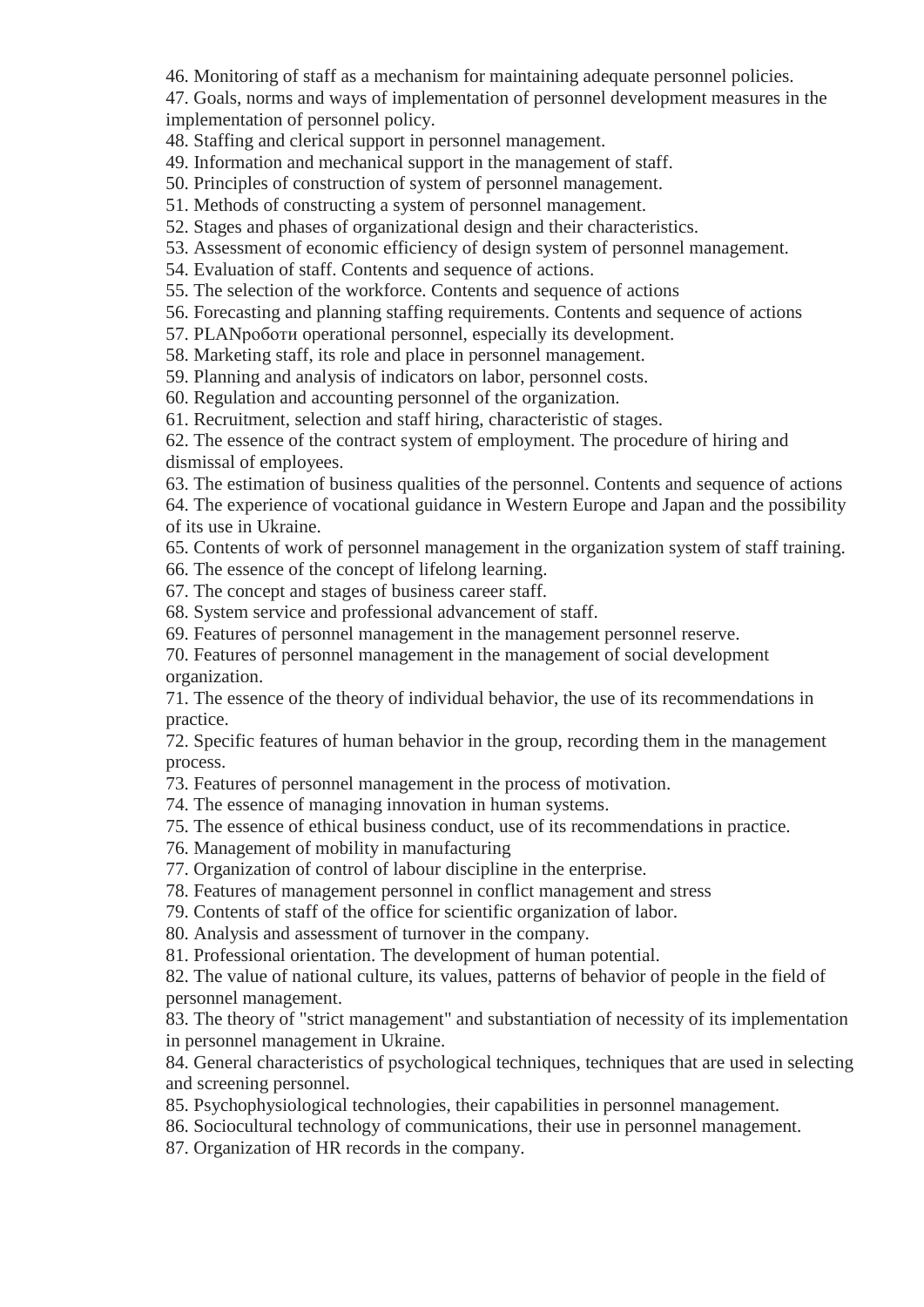#### **General requirements for a term(course) paper**

A term paper is a part of the module 3.

A term paper is the result of student's self-guided work by studying the subject "International management of innovative activity". The paper covers a number of key- sections of the course and allows the student to discover the creativity in a comprehensive approach in solving problems.

The main goal of the course is to consolidate student's skills, the usage of theoretical knowledge in international management of innovative activity.

An Explanatory note includes: title page, table of contents, list of references, appendices.

Title page of the paper is drawn according to the established form (see appendix)

Topics for the term paper are distributed according to the student's number in the register. In exceptional cases, the students are allowed to change the topic to one that is free  $(N<sub>2</sub>9-30)$ .

A student must hand in the term paper his scientific supervisor at fixed time.

The student is not allowed to pass the exam if the time is delayed.

Requirements for the content (table of contents) of the term paper

The term paper must have clear and logical structure.

The key-parts of the term paper must be:

- title page (see the example);

- table of contents;
- introduction (2-3 pp.);
- body (25-30 pp.);
- conclusions (3-4 pp.);
- list of references;
- appendices.

The scope of the paper - 30-35 p. Font - 12 Times New Roman.

Line space - 1.5.

Margins: top and bottom - 2 cm, left - 3 cm, right - 1 cm.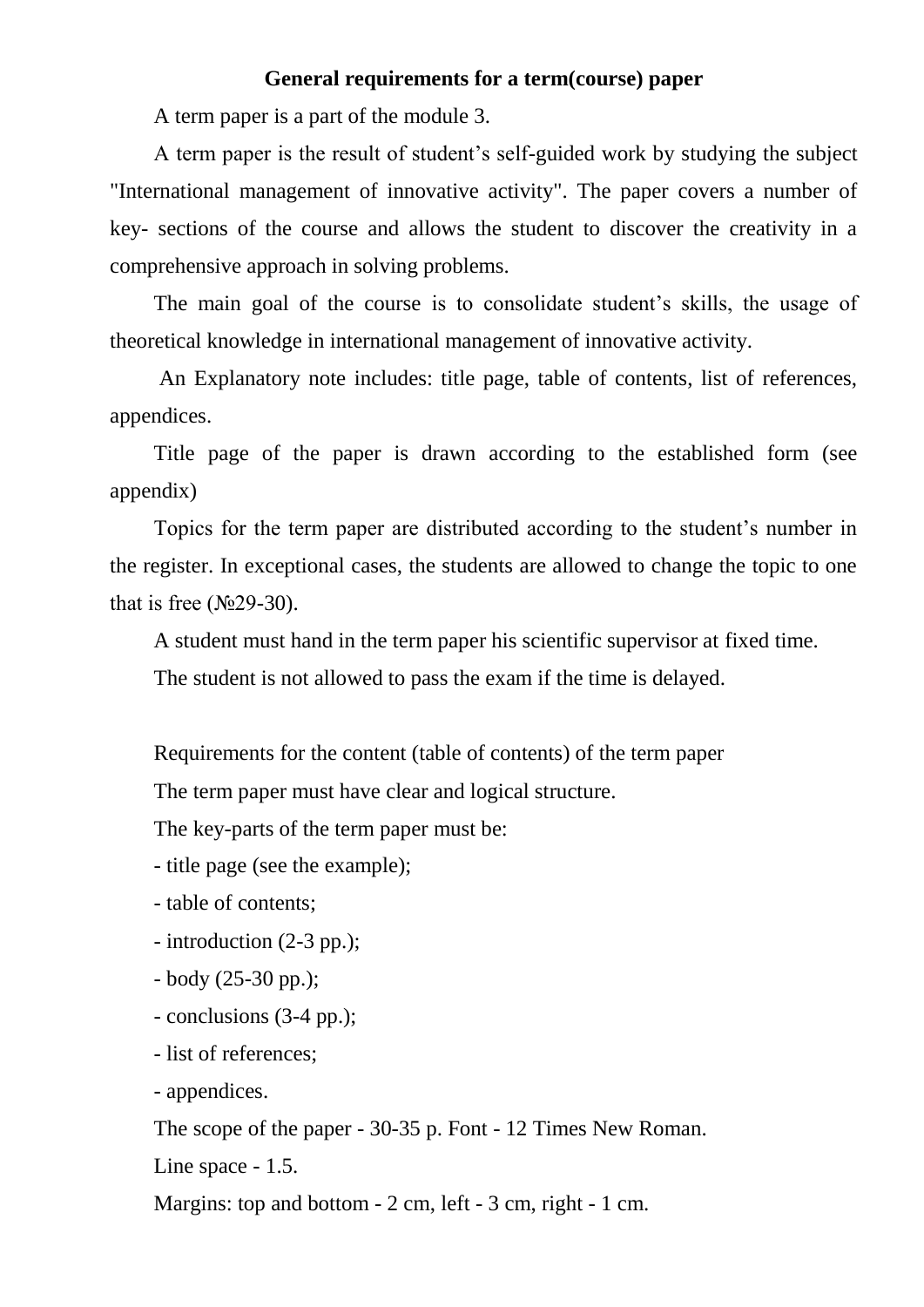Alignment - the width. Indent (first line indent) - 1.25 cm.

The content of the term paper should cover the main issues of the topic. It must be clear and logically consistent.

In the introduction to the term paper the topicality of the chosen topic is revealed, problems and issues that require resolution are briefly characterized, a goal and objectives of the term paper, its scientific novelty and practical value are clearly formulated.

The main part provides a deep and comprehensive disclosure of the contents of the chosen topic, its most important issues.

It is necessary to show how these issues are covered in the scientific literature to present different points of view and perform their critical analysis.

Every particular topic of the course paper must be considered from the standpoint of modern theoretical position accompanied by analysis of practical data of the subject of international innovation activity (international corporations, states, integration associations, etc.). It is necessary to demonstrate the ability to make conclusions independently based on referrals and literature.

If the term paper consists of pages copied from textbooks and other literature without deep research, it means that this course paper is considered to be unfulfilled.

In conclusions in brief form the conclusions are set out, that indicate the degree of solving the problem and achievement of the objectives that are set out in the introduction.

Appendices include additional materials that help in a more complete disclosure of the term paper's topic.

The student forms the term paper according to the established requirements and deliver it to the supervisor for verification (checking). If a positive assessment term paper is allowed for the defense.

If the term paper does not meet the requirements that are set out in the guidance, it is returned for revision.

At the defense of the course paper students must demonstrate knowledge of all the material of the topic, reveal the content of the problem and offer the optimized way of its solving.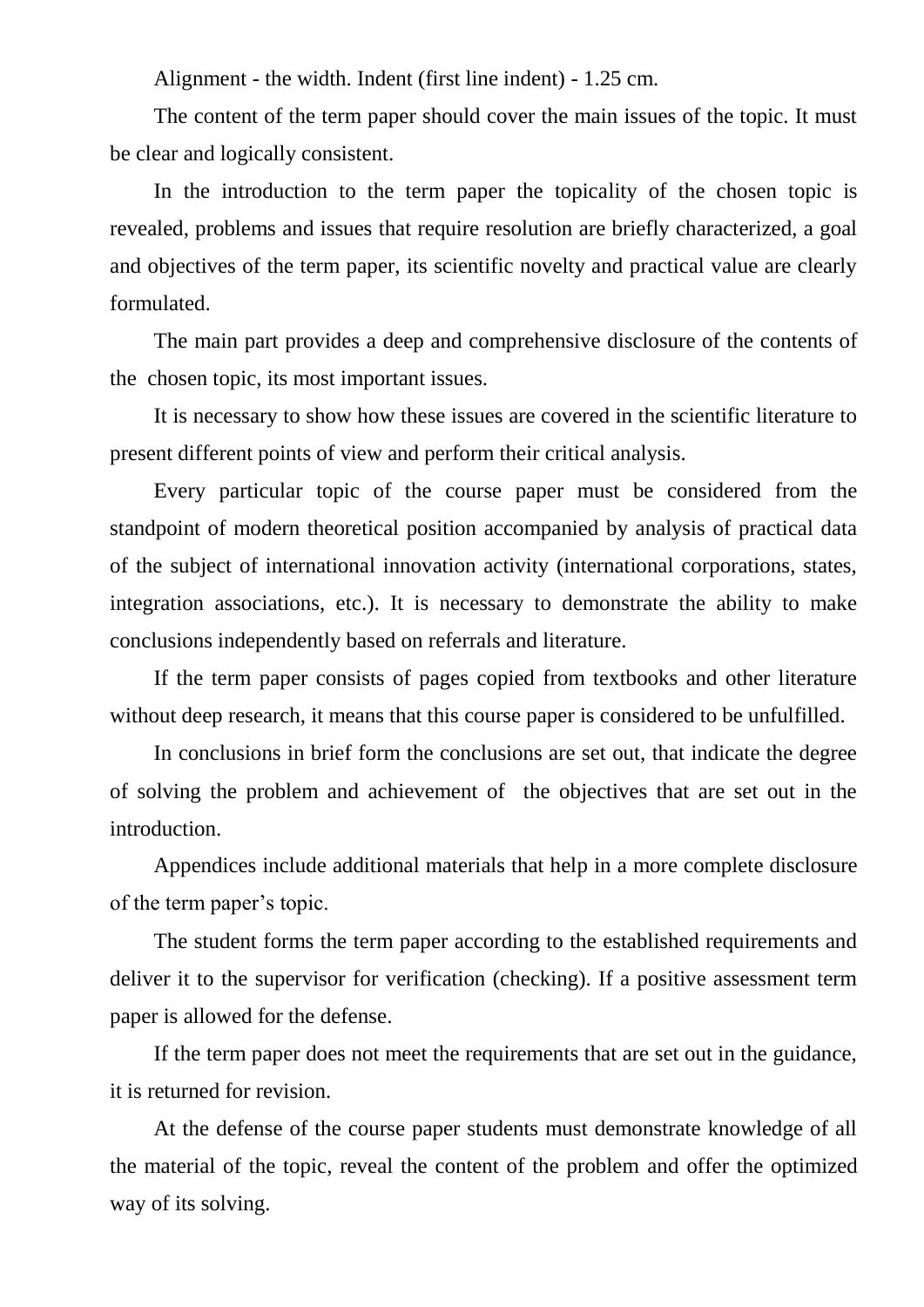The term paper must be performed in Ukrainian. Abbreviations, except for widespread, are not allowed. The text is placed only on one side of the sheet of A4.

The table of contents goes after the title page (page 1) . Page numbering begins with an introduction (page 3). Each section starts with the main part of the new page.

Sections are represented by Arabic numerals (1, 2, 3, ...) and units - the number of the section and subsection serial number through the point (2.1, 2.2, 2.3, ...).

Figures, tables are placed after the first footnotes in the text. Footnote in the text to tables and figures are obligatory.

Tables and figures in the course paper must be named. Their numbering units are similar to the main part (tab. 2.1, Fig. 3.2, etc.).

While using the text material with specific references footnote should be done as follows: [3, P. 38]

The final module-grade obtained by the student as a result of the defense of the course paper (module number 3) according to ECTS scale and traditional national scale is written into an exam-record of module control, student's permanent academic record and student achievement sheet.

*Results evaluation of carrying out and defending the Term Paper (Module№ 3) is realized by the commission, headed by the department's head, according to the grading system, presented in the table 1 and table 2*

Table 1

*The system of results evaluationof carrying out and defending the Term Paper*

| No                    | Criteria                                                                                      | Max<br>Grade |
|-----------------------|-----------------------------------------------------------------------------------------------|--------------|
|                       | Correspondence of the content of executed course paper to the stated task and fullness of its |              |
|                       |                                                                                               |              |
|                       |                                                                                               |              |
| 3.                    | Correspondence of explanatory notes to the requirements of                                    |              |
|                       |                                                                                               |              |
| 4.                    | Course paper defense: completeness and depth of the report,                                   |              |
|                       | completeness and consistency of responses to questions during the defense                     |              |
| <b>Maximal Grades</b> |                                                                                               |              |

*\*Minimal positive grade on criteria 1-3 equals 5 values*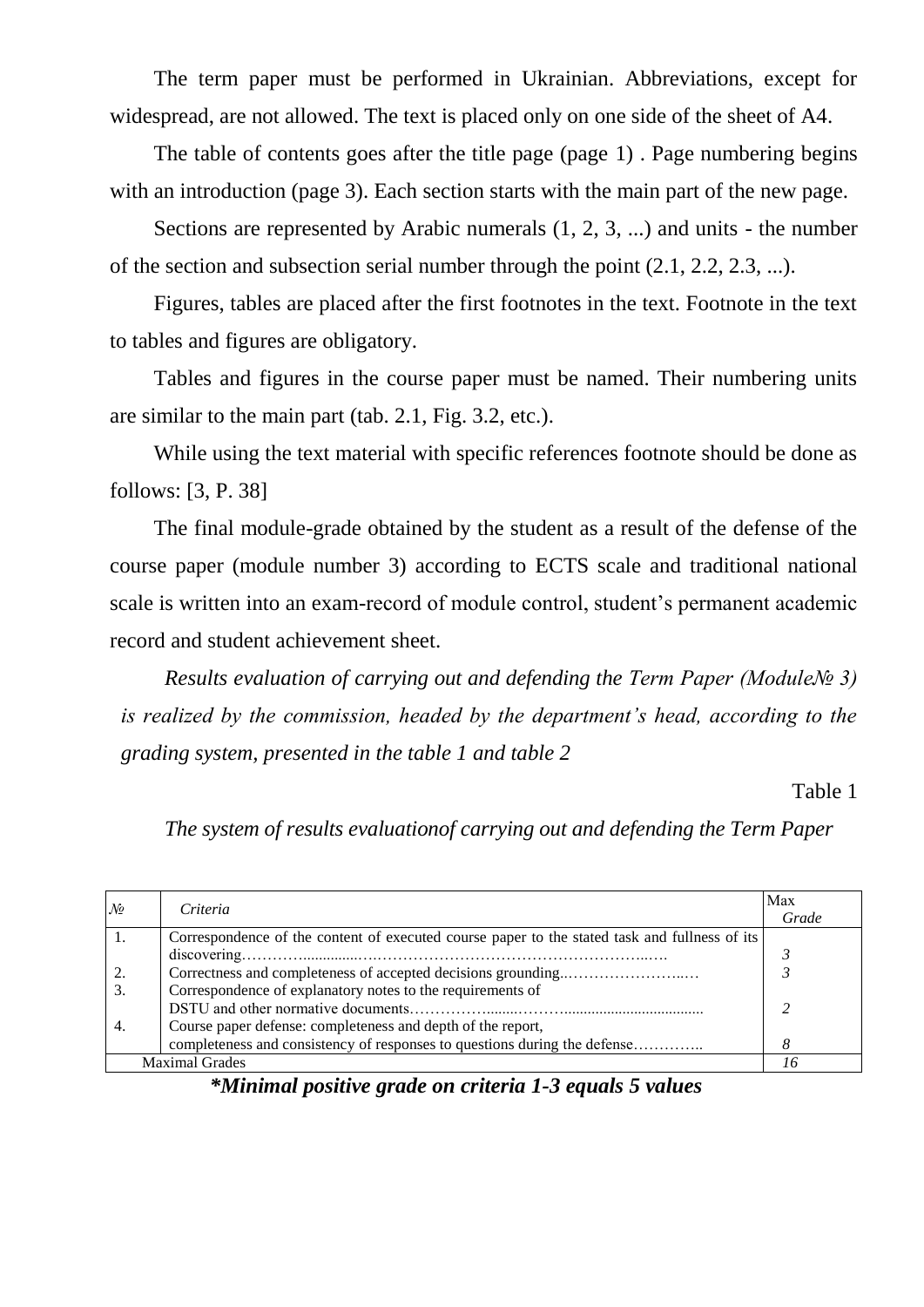*Correspondence between Grades of carrying out and defending the Term Paper and the National Scale*

| Grades                |                            |                       |
|-----------------------|----------------------------|-----------------------|
| Defense of Term Paper | Carrying out and Defending | <b>National Scale</b> |
|                       | the Term Paper             |                       |
| 8                     | $15 - 16$                  | Excellent             |
| $6 - 7$               | $12 - 14$                  | Good                  |
| 5                     | 10-11                      | Satisfactory          |
| under 5               | under 10                   | <b>Bad</b>            |

*Attention! If student has zero grade for at least one of criteria 1-3 or grade les than 5 grades on criterion 4 (defense of Term Paper), given in Table 4.4, than Term Paper is not accepted.*

*If the student has completed and defended his Term Paper beyond the deadline of irreverent reason, the maximum value rating in points, he can get according to the results of defense, equal to 14 ("Good" according to the national scale), which is reduced by two points in comparison with the maximum grade, shown in the Table 2.*